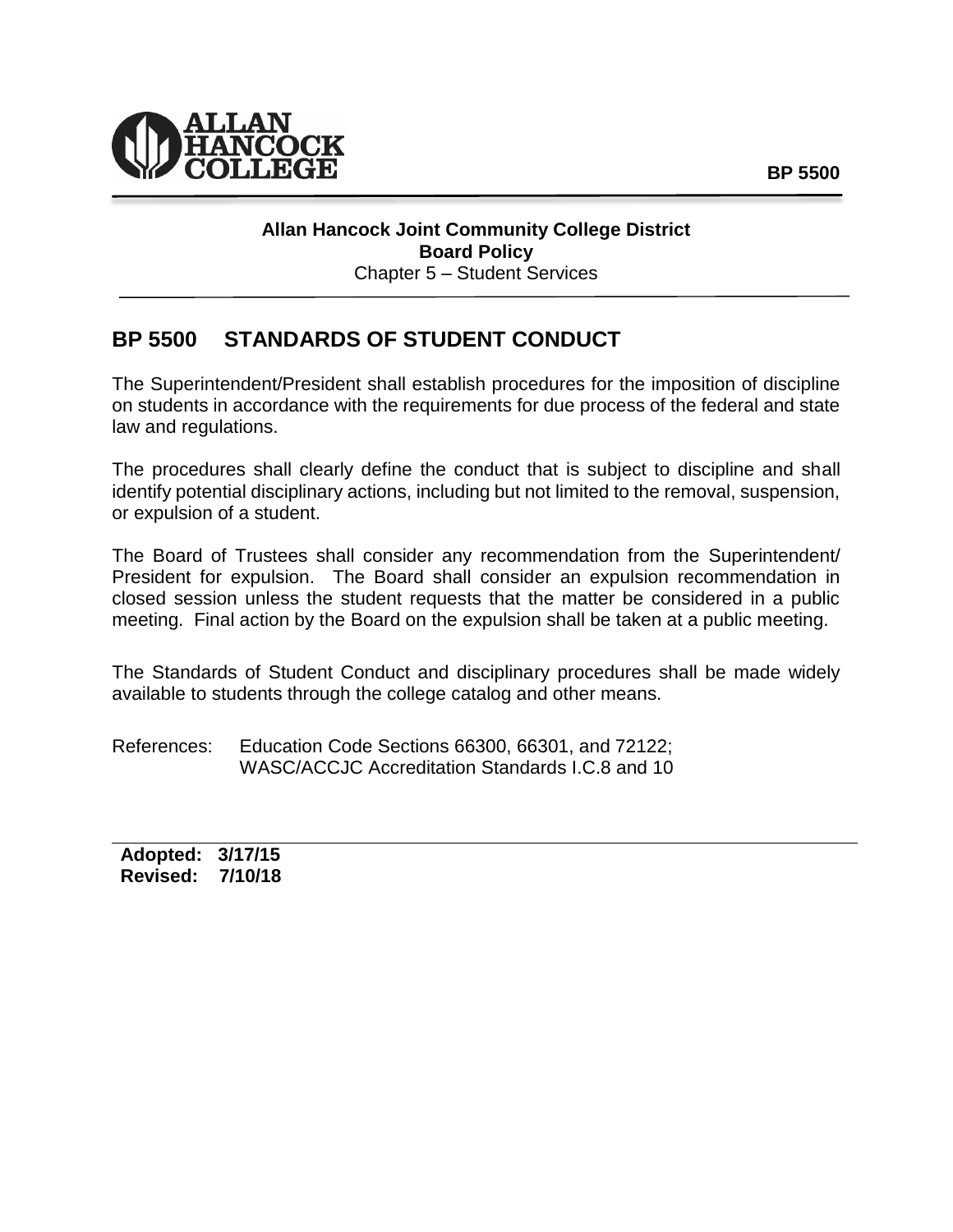



## **Allan Hancock Joint Community College District Administrative Procedure** Chapter 5 – Student Services

## **AP 5500 STANDARDS OF STUDENT CONDUCT**

**Definitions:** The following conduct shall constitute good cause for discipline, including but not limited to the removal, suspension, or expulsion of a student:

- 1. Causing, attempting to cause, or threatening to cause physical injury to another person.
- 2. Possession, sale, or otherwise furnishing any firearm, knife, explosive, or other dangerous object, including but not limited to any facsimile firearm, knife, or explosive, unless, in the case of possession of any object of this type, the student has obtained written permission to possess the item from a District employee, which is concurred in by the Superintendent/President or designee.
- 3. Unlawful possession, use, sale, offer to sell, or furnishing, or being under the influence of, any controlled substance listed in Health and Safety Code Sections 11053 et seq., an alcoholic beverage, or an intoxicant of any kind; or unlawful possession of, or offering, arranging or negotiating the sale of any drug paraphernalia, as defined in Health and Safety Code Section 11014.5.
- 4. Committing or attempting to commit robbery or extortion.
- 5. Encouraging, attempting, assisting, and soliciting another to do any act, which would subject a student to expulsion, suspension or other discipline pursuant to this procedure and related policy.
- 6. Causing or attempting to cause damage to District property or to private property on campus.
- 7. Stealing or attempting to steal District property or private property on campus, or knowingly receiving stolen District property or private property on campus.
- 8. Willful or persistent smoking in any area where smoking has been prohibited by law or by regulation of the college or the District.
- 9. Committing sexual harassment as defined by law or by District policies and procedures.
- 10. Engaging in harassing or discriminatory behavior based on disability, gender, gender identity, gender expression, nationality, race or ethnicity, religion, sexual orientation, or any other status protected by law, on or off College premises, of the person or property of any member of the College community or members of his/her family or the threat of any such physical abuse at any College authorized or governed activity.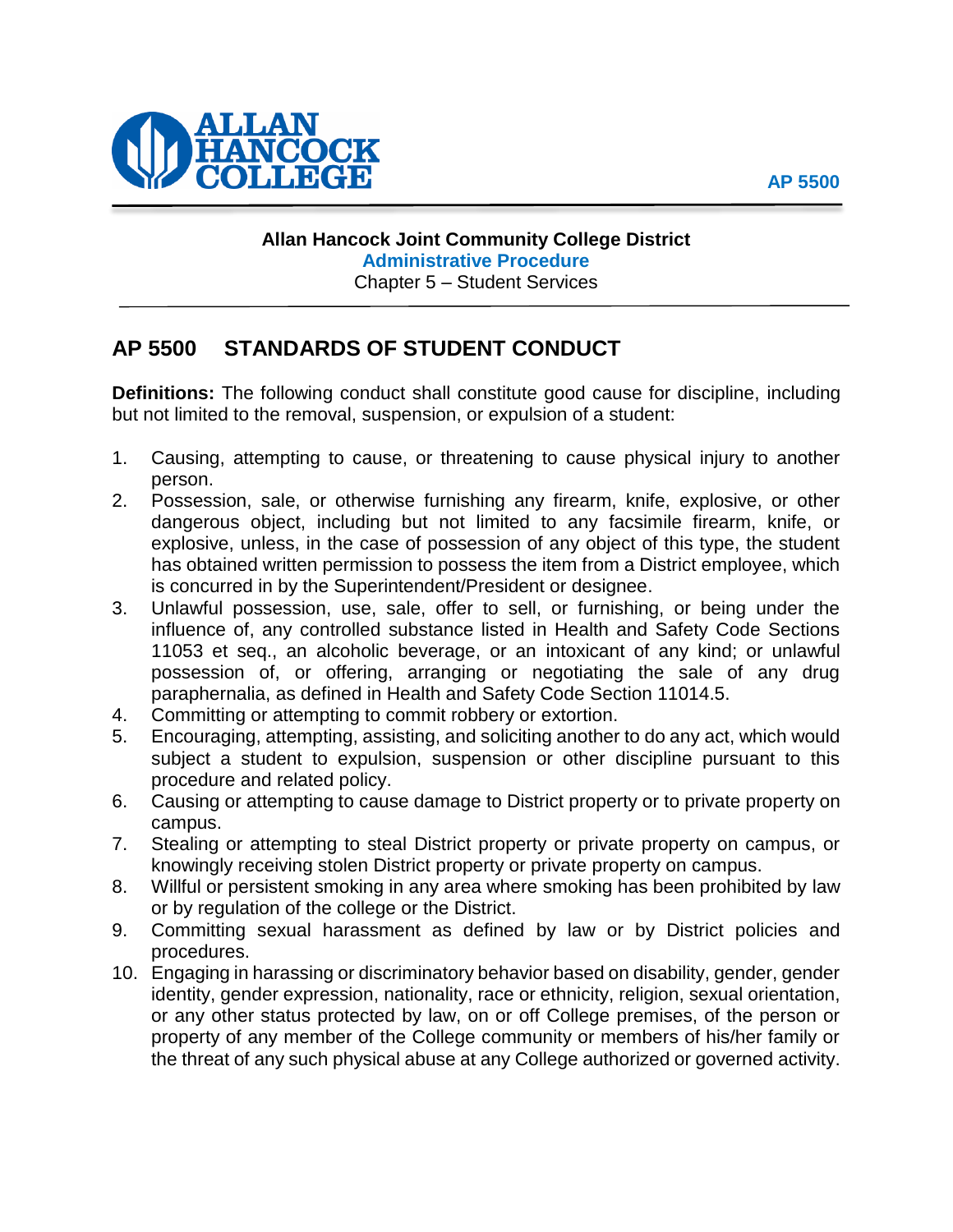- 11. Engaging in intimidating conduct, bullying, or hazing against another student, staff or faculty through words or actions, including direct physical or verbal assaults, such as teasing or name-calling; social isolation or manipulation; and cyberbullying.
- 12. Willful misconduct that results in injury or death to a student or to District personnel or which results in cutting, defacing, or other injury to any real or personal property owned by the District or on campus.
- 13. Disruptive behavior, willful disobedience, habitual profanity or vulgarity, or the open and persistent defiance of the authority of, or persistent abuse of, college personnel, or failure to identify oneself or furnishing false identification for just cause when requested to do so by College officials acting in the performance of their duties.
- 14. Dishonesty; forgery; alteration or misuse of District documents, records or identification; or knowingly furnishing false information to the District.
- 15. Unauthorized entry upon or use of District facilities.
- 16. Computer related crimes or unauthorized, abusive, or violation of the District's acceptable use policy or procedure including violations of software licensing agreements.
- 17. Lewd, indecent or obscene conduct or expression on District-owned or controlled property, or at District sponsored or supervised functions.
- 18. Sexual assault, defined as actual or attempted sexual contact with another person without that person's consent, regardless of the victim's affiliation with the college, including, but not limited to, any of the following: (1) Intentional touching of another person's intimate parts without that person's affirmative consent or other intentional sexual contact with another person without that person's affirmative consent; (2) Coercing, forcing, or attempting to coerce or force a person to touch another person's intimate parts without that person's affirmative consent; and (3) Rape, which includes penetration, no matter how slight, without the person's affirmative consent of either of the following: (A) the vagina or anus of a person by any body part of another person or by an object; (B) the mouth of a person by a sex organ of another person.
- 19. Sexual exploitation, defined as a person taking sexual advantage of another person for the benefit of anyone other than that person without that person's consent, regardless of the victim's affiliation with the college, including, but not limited to, any of the following: (1) Prostituting another person; (2) Recording images, including video or photograph, or audio of another person's sexual activity, intimate body parts, or nakedness without the person's affirmative consent; (3) Distributing images, including video or photograph or audio of another person's sexual activity, intimate body parts, or nakedness, if the individual distributing the images or audio knows or should have known that the person depicted in the images or audio did not affirmatively consent to the disclosure and objected to the disclosure; and (4) Viewing, another person's sexual activity, intimate body parts, or nakedness in a place where that person would have reasonable expectation of privacy, without that person's affirmative consent, and for the purpose of arousing or satisfying sexual desire.
- 20. Committing sexual harassment as defined by law or by District policies and procedures, which may include unwelcome sexual advances, requests for sexual favors, and other verbal, nonverbal, or physical conduct of a sexual nature, that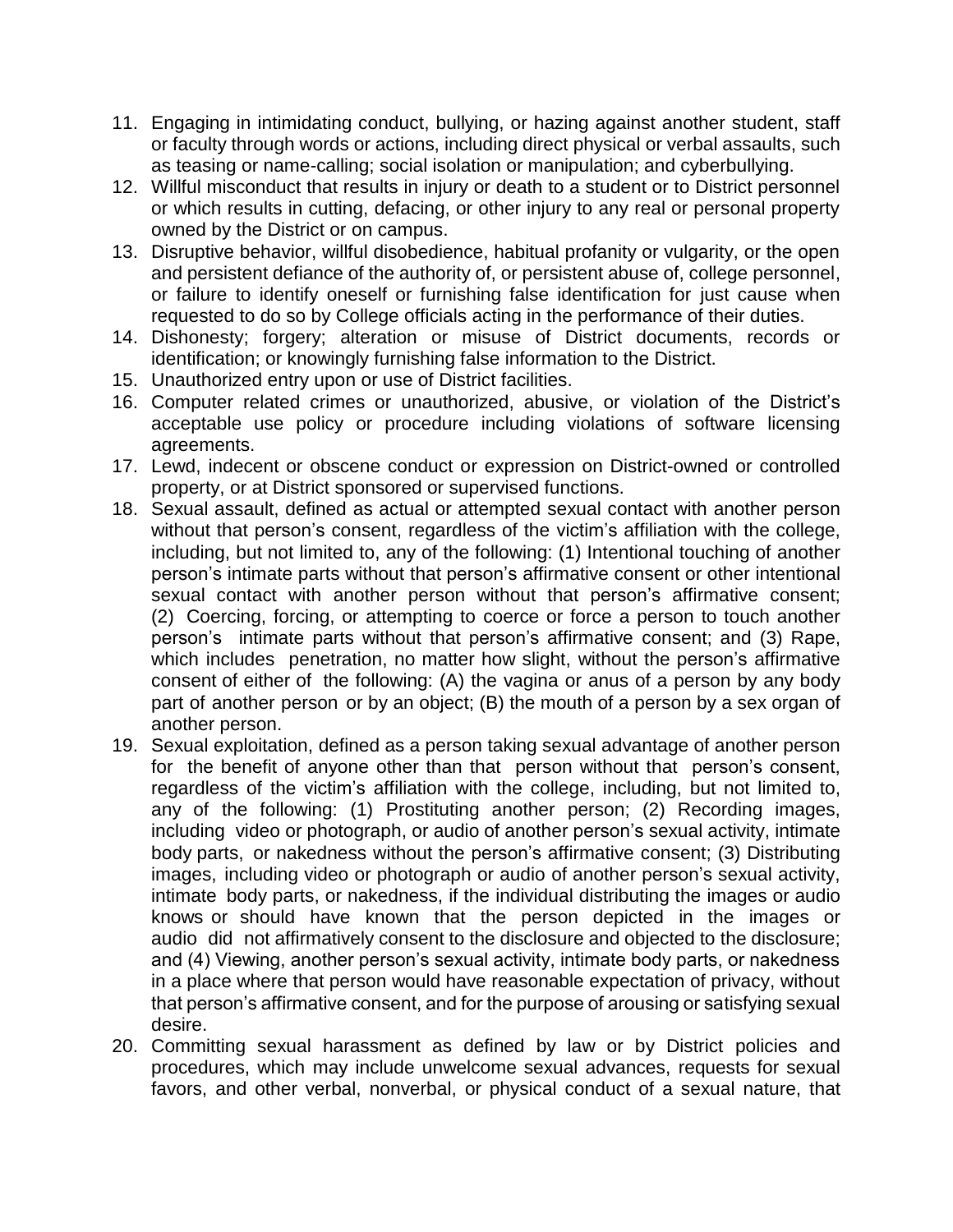is sufficiently severe, persistent or pervasive to limit the ability of a member of the college community (student, faculty, staff) to participate in or benefit from an education program or activity, or to create a hostile or abusive educational environment.

- 21. Stalking or repeatedly following or harassing another person through conduct composed of a series of acts that seriously alarm, annoy, torment, or terrorize in a manner that threatens to place that person in reasonable fear for their safety or the safety of their immediate family
- 22. Engaging in expression which is obscene, libelous or slanderous, or which so incites students as to create a clear and present danger of the commission of unlawful acts on District premises,
- 23. Violations of Board policies, administrative procedures, or campus regulations including, but not limited to, campus regulations concerning student organizations, use of District facilities, gambling and hazing.
- 24. The use of any electronic listening or recording device in a classroom or learning environment without the prior consent of the instructor, except as necessary to provide reasonable auxiliary aids or academic adjustments to disabled students.
- 25. Presentation of academic work through fraudulent or deceptive means in order to obtain credit for this work. Academic dishonesty includes but is not limited to:

**Cheating -** failure to observe the expressed procedures of an academic exercise, including but not limited to:

- Unauthorized use of commercial "research" services which are not the student's own work.
- Providing information to others without instructor's permission or allowing the opportunity for others to obtain information that provides the recipient with an advantage on an exam or assignment.
- Unauthorized communication with fellow students during a quiz or exam.
- Copying material from another student's quiz or exam.
- Permitting another student to copy from a quiz or exam.
- Permitting a person to take a quiz, exam, or similar evaluation in lieu of the enrolled student.
- Using unauthorized materials, information, or study aids (e.g., textbook, notes, data, images, formula list, dictionary, calculator, etc.) in any academic exercise or exam.
- Unauthorized collaboration in providing or requesting assistance, such as sharing information on an academic exercise or exam.
- Unauthorized use of another person's data in completing a computer or lab exercise.
- Using computer and word processing to gain access to alter and/or use unauthorized information.
- Altering a graded exam or assignment and requesting that it be re-graded - submission of altered work after grading, including but not limited to changing answers after an exam or assignment has been returned or submitting another's exam as one's own to gain credit.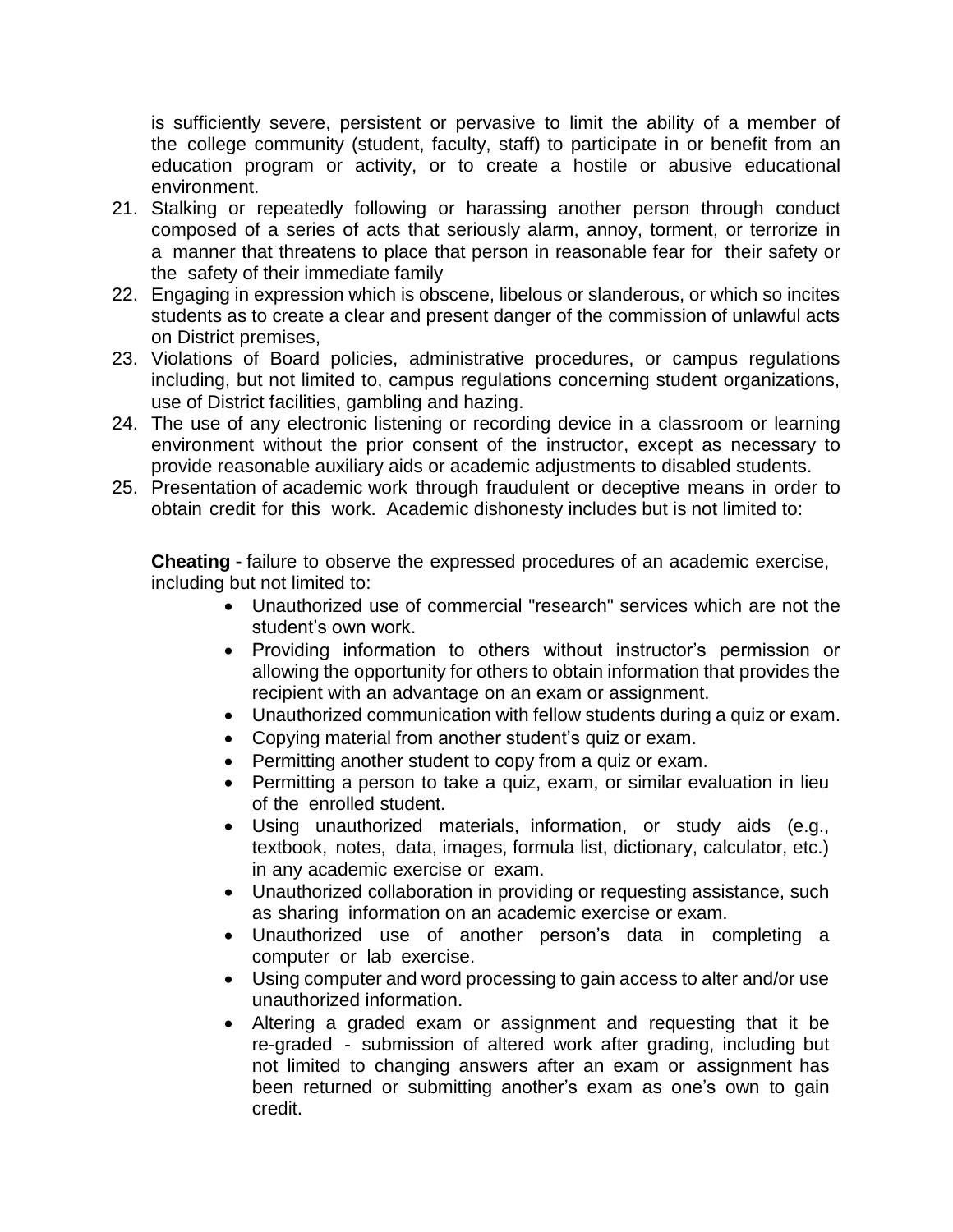**Fabrication** - falsification or invention of any information in an academic exercise, including but not limited to:

- Fabricating or altering data to support research.
- Presenting results from research that was not performed--submitting material for lab assignments, class projects or other assignments, which is wholly or partially falsified, invented or otherwise does not represent work accomplished or undertaken by the student.
- Crediting source material that was not directly used for research.
- Falsification, alteration or misrepresentation of official or unofficial records or documents including but not limited to academic transcripts, academic documentation, letters of recommendation, and admissions applications or related documents.

**Fraud, Misrepresentation, Lying -** intentionally making an untrue statement or deceiving including but not limited to:

- Checking into a District class, lab, center or other District resource with the intent to deceive the instructor, staff, or the college.
- Checking in or checking out of a District class, lab, center or other District resource for another student.
- Using another student's District identification card for use in a class, lab, center or other District resource.

**Plagiarism -** the presentation of another's words, images or ideas as if they were the student's own, including but not limited to:

- Stealing the written, oral, artistic, or original works or efforts of others and presenting them as one's own.
- The submission of material, whether in part or whole, authored by another person or source (e.g., the internet, book, journal, etc.), whether that material is paraphrased, translated or copied in verbatim or near-verbatim form without properly acknowledging the source (it is the student's responsibility to cite all sources).
- The submission of material rewritten, in part or whole, by another person that results in the loss of the student's original voice or ideas (i.e. while an editor or tutor may advise a student, the final submitted materials must be the work of the student, not that of the editor or tutor).
- Translating all or any part of material from another language and presenting it as if it were the student's own original work.
- Unauthorized transfer and use of another person's computer file as the student's own.
- Unauthorized use of another person's data in completing a computer exercise.